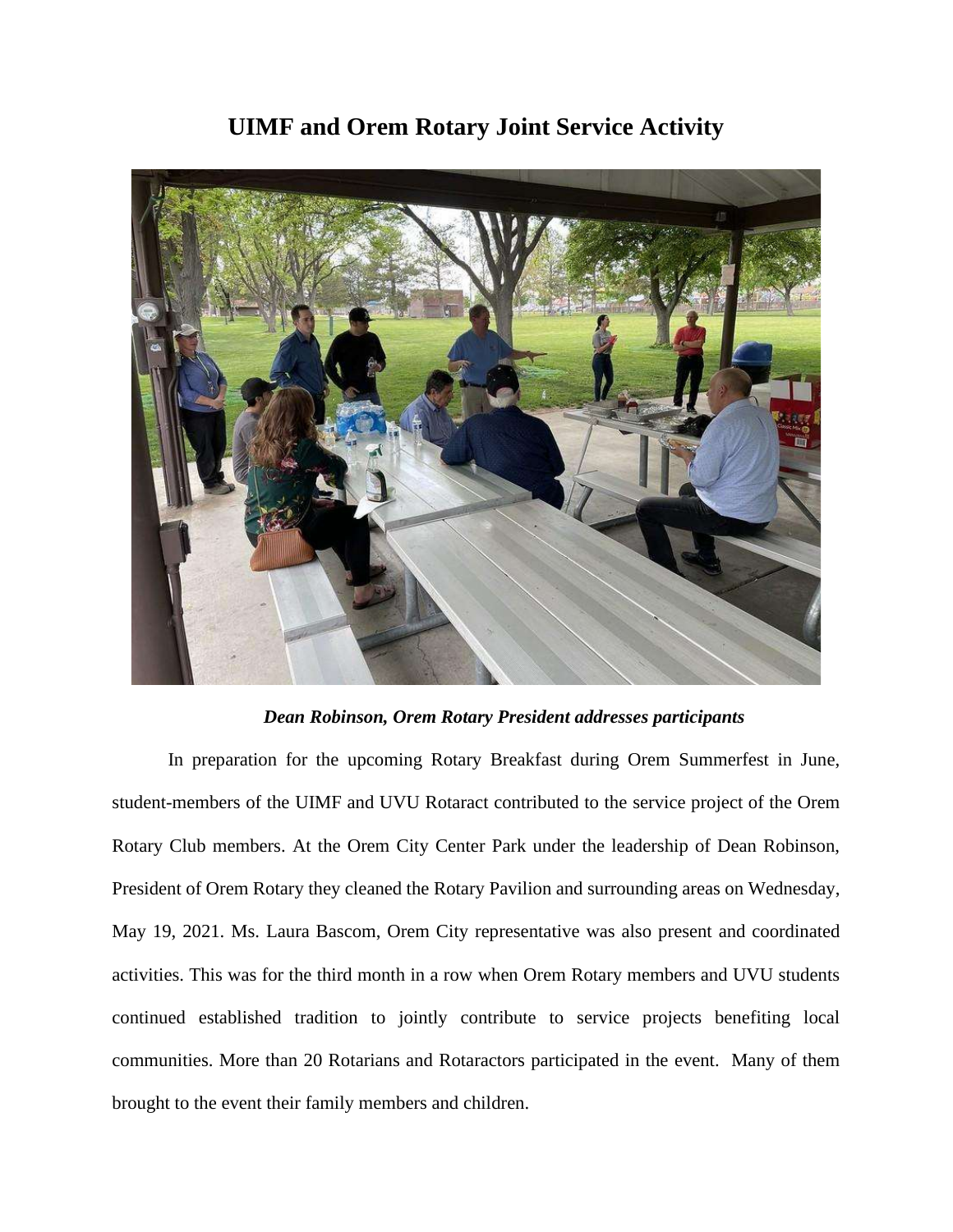

*Rick Didericksen, Orem Rotarian cleans tables with special water pump* 



*Roger Lewis, one of the founding members of the Orem Rotary cleans the pavilion*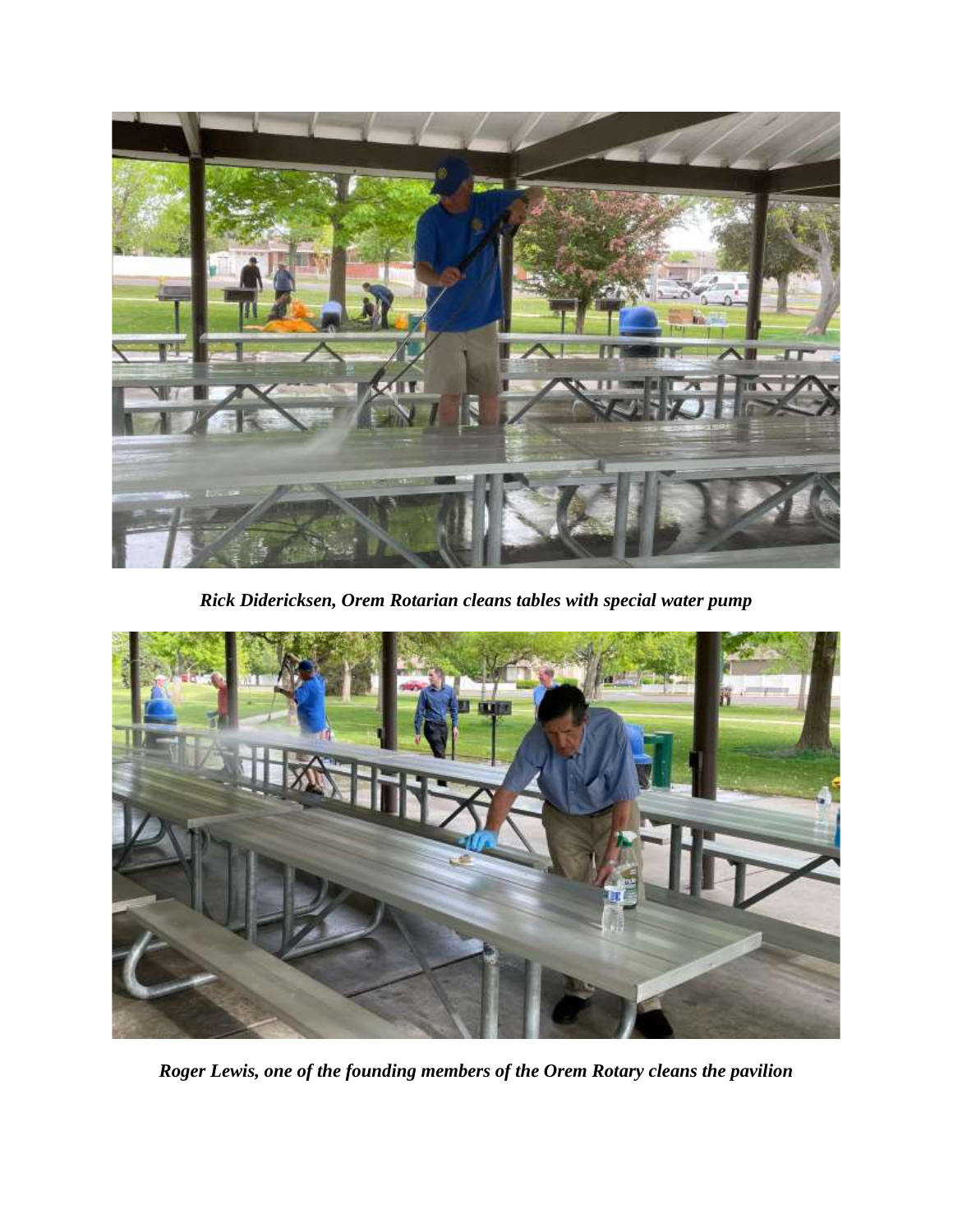

## *(L to R): Natalie Okeson and Amanda Charles, Orem Rotary members remove weeds*

Prior to initiating the service activity, everyone present had the opportunity to have dinner ordered on behalf of Rotarians by D.J. Smith, member of the Orem Rotary board at the same pavilion we were there to clean. Following dinner, Ms. Laura Bascom explained to us major tasks and from a trailer provided necessary equipment either for cleaning tables or for weed removal around trees. Necessary supplies were distributed among the attending volunteers as well. Depending on personal choices Rotarians and Rotaractors then began to work in groups on various aspects of the project. Teams focused on trash pickup, the pavilion floors, benches and tables, and weed removal around tree beds.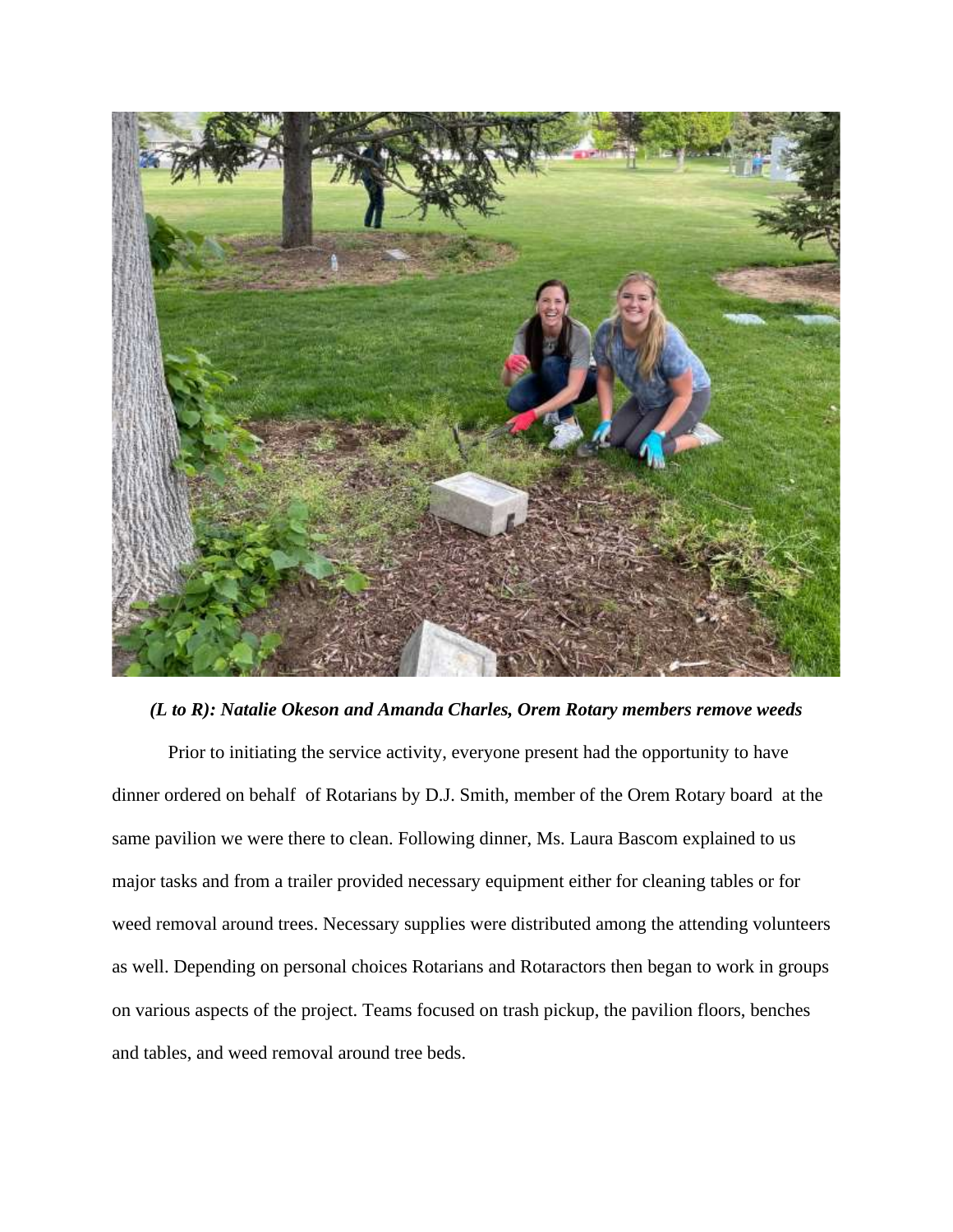

*Rotarians and Rotaractors remove weeds around tree beds*



*(L to R) Dallas Karren discussing activities with Lynn Hillstead, Orem Rotary Presidentdesignate*